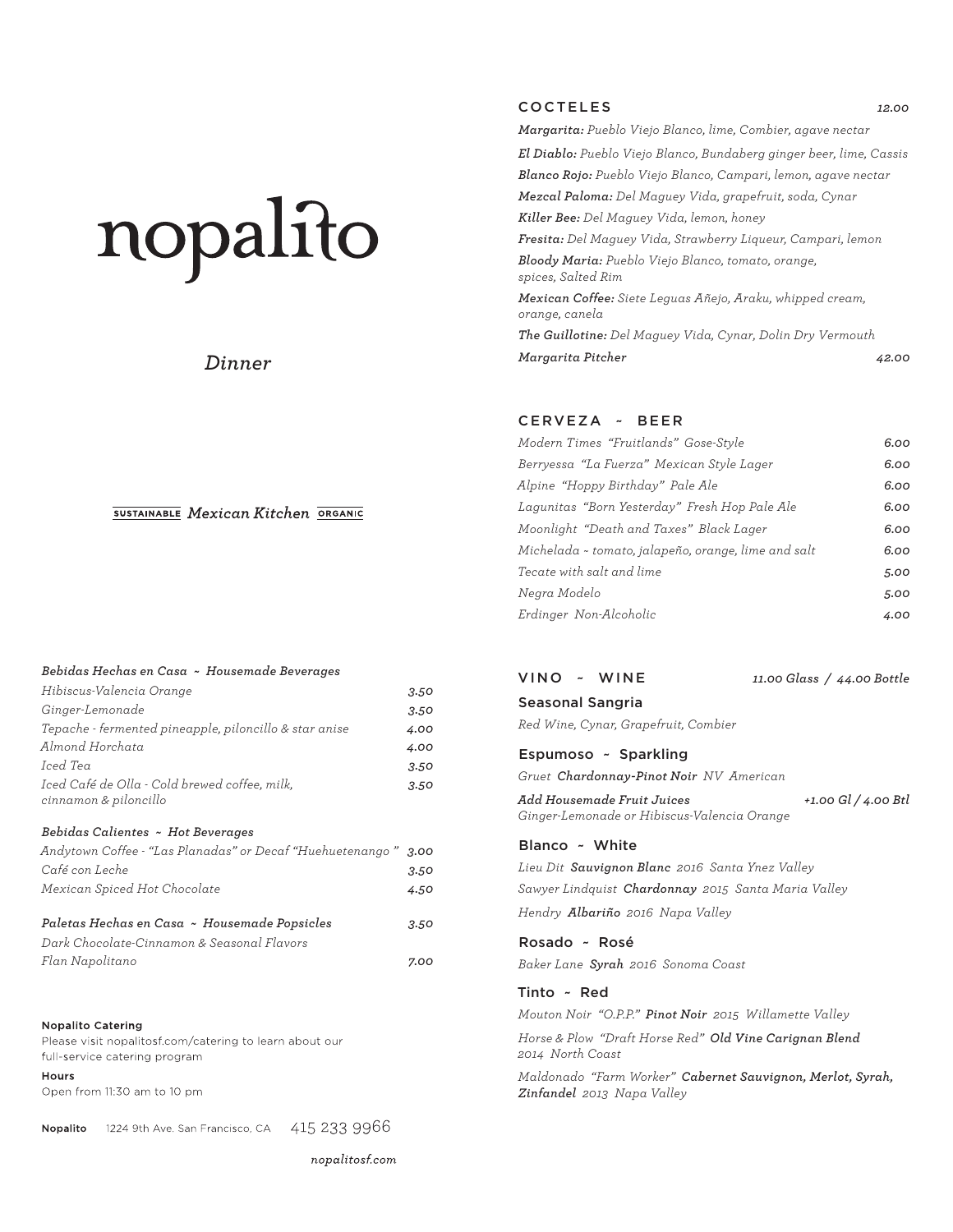## Nopalito (noh-pah-lee-toe) noun

*1 : a slice of nopal (cactus leaf), used in Mexican cooking 2 : a San Francisco restaurant serving traditional Mexican cuisine*

| <b>Totopos con Chile</b><br>Tortilla chips, salsa de arbol, cotija cheese, onions,<br>cilantro, crema and lime                                                            | 8.50  |
|---------------------------------------------------------------------------------------------------------------------------------------------------------------------------|-------|
| Tacos Dorados de Calabaza<br>Crispy rolled tortillas, roasted butternut squash, onions,<br>crema, queso fresco and salsa de chipotle y tomatillo                          | 8.00  |
| Tamal de Amarillo con Camote<br>Corn masa, roasted sweet potatoes, onions, Oaxacan<br>yellow mole, pumpkin seeds, peanuts and queso fresco                                | 7.50  |
| Tacos de Pescado al Pastor<br>Two tacos of seared fish in ancho chile adobo, pineapple,<br>onion, cilantro and salsa de morita y tomatillo                                | 12.50 |
| Panuchos de Pollo al Pibil<br>Black bean stuffed corn tortillas, citrus-achiote chicken,<br>pickled red onions and salsa de habanero                                      | 12.00 |
| Taco Arabe estilo Puebla<br>House made flour tortilla, marinated pork, fresh oregano<br>& parsley, lime juice, spices, onions, cilantro and salsa morita                  | 12.00 |
| Empanada con Deshebrada de Res<br>Fried masa pastry, grass-fed beef, tomato, jalapeño,<br>cabbage, queso fresco and salsa frita de guajillo                               | 11.00 |
|                                                                                                                                                                           |       |
| Memela de Tinga<br>Thick Masienda blue corn tortilla, refried pinquito beans,<br>chicken, chipotle chile, tomato, onion, queso fresco and cilantro                        | 13.50 |
| Quesadilla de Repollitos<br>Masienda blue corn tortilla, sautéed brussels sprouts, onions,<br>cascabel-guajillo chile oil, jack cheese, queso fresco and<br>salsa macha   | 13.00 |
| Quesadilla Roja con Chicharrón<br>Mulato chile-corn tortilla, crispy pork belly, salsa cascabel,<br>jack cheese, queso fresco, onion and cilantro                         | 12.00 |
| Ceviche Verde*<br>Lime marinated fish, calamari, green olives, capers,<br>basil, red onion and corn tortilla chips                                                        | 16.00 |
| Ensalada de Lechuga con Manzanas<br>Salad of little gem lettuce, apples, pomegranates,<br>cotija cheese, spicy peanuts, pickled onions and<br>smoked jalapeño vinaigrette | 10.00 |

| Carnitas<br>Braised pork, orange, bay leaf, milk, cinnamon, beer<br>Cabbage salad, pickled jalapeño and salsa de tomatillo                                                   | 23.00 |
|------------------------------------------------------------------------------------------------------------------------------------------------------------------------------|-------|
| Carne Asada con Nopales y Chorizo<br>Marinated skirt steak, grilled cactus, pasilla chiles, chorizo,<br>onions, smashed black beans, queso fresco and<br>salsa de chiltomate | 24.00 |
| Birria de Res<br>Grass fed beef stewed in ancho chiles, roasted tomatoes,<br>sesame seeds, spices, pickled onion, cilantro, lime, Mexican<br>rice and salsa de arbol         | 24.00 |
| Trucha Asada con Frijol Blanco<br>Seared marinated trout, braised butter beans, chile de<br>arbol oil, red onion and salsa verde de epazote fresco                           | 24.00 |
| Enfrijoladas con Queso Oaxaca<br>Sauce of black beans, chile de arbol, onions, fresh epazote,<br>tortillas, Oaxacan cheese, queso fresco and crema                           | 19.00 |
| Mole Manchamanteles con Pollo<br>Seared chicken breast, sauce of ancho & quajillo chiles,<br>peanuts, plantains, piloncillo, spices and Mexican rice                         | 22.00 |
| Caldo Tlalpeño con Pollo<br>Chicken consommé, winter squash, cauliflower, broccoli,<br>garbanzo beans, avocado, queso fresco and chipotle adobado                            | 15.00 |
| Pozole<br>Soup of pork shoulder, hominy, ancho chile, radish, cabbage,<br>lime, onion, oregano and tortilla chips                                                            | 15.00 |
|                                                                                                                                                                              |       |
| EXTRAS ~ SIDES                                                                                                                                                               |       |
| <b>Whole Pinquito Beans</b>                                                                                                                                                  | 5.00  |

| Whole Pinguito Beans               | 5.00 |
|------------------------------------|------|
| <b>Mexican Rice</b>                | 5.00 |
| <b>Pickled Jalapeños</b>           | 3.00 |
| Additional sides of salsa or crema | 0.50 |

*\* Consuming raw or undercooked meats, poultry, seafood, shellfish or eggs may increase your risk of foodbourne illness. 4% service charge added in support of employee benefits.*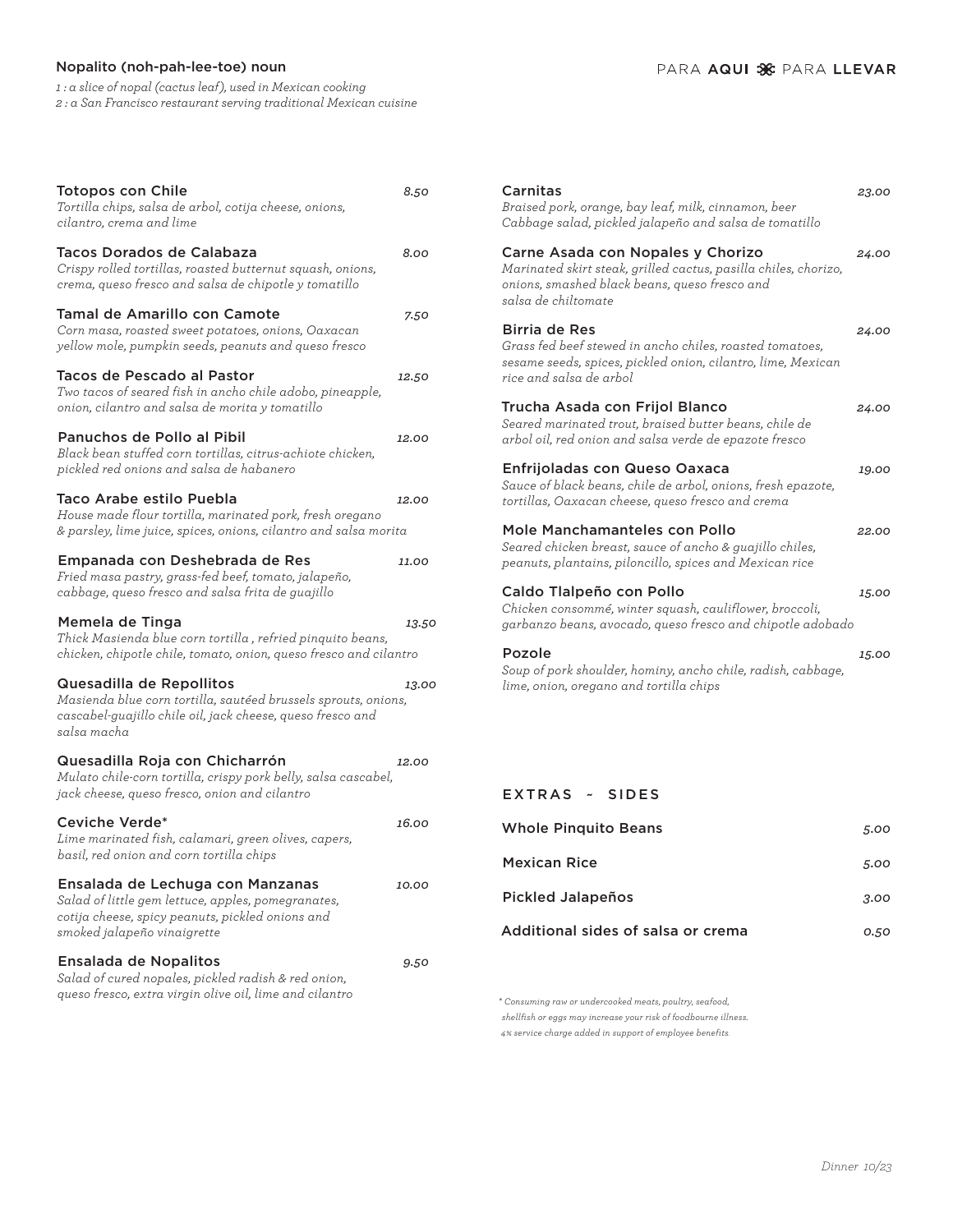# nopalito

# *Lunch*

#### SUSTAINABLE Mexican Kitchen ORGANIC

#### *Bebidas Hechas en Casa ~ Housemade Beverages*

| Hibiscus-Valencia Orange                               | 3.50 |
|--------------------------------------------------------|------|
| Ginger-Lemonade                                        | 3.50 |
| Tepache - fermented pineapple, piloncillo & star anise | 4.00 |
| Almond Horchata                                        | 4.00 |
| Iced Tea                                               | 3.50 |
| Iced Café de Olla - Cold brewed coffee, milk,          | 3.50 |
| cinnamon & piloncillo                                  |      |

#### *Bebidas Calientes ~ Hot Beverages*

| Andytown Coffee - "Las Planadas" or Decaf "Huehuetenango" 3.00 |      |
|----------------------------------------------------------------|------|
| Café con Leche                                                 | 3.50 |
| Mexican Spiced Hot Chocolate                                   | 4.50 |
| Paletas Hechas en Casa ~ Housemade Popsicles                   | 3.50 |
| Dark Chocolate-Cinnamon & Seasonal Flavors                     |      |

*Flan Napolitano 7.00*

#### **Nopalito Catering**

Please visit nopalitosf.com/catering to learn about our full-service catering program

#### Hours

Open from 11:30 am to 10 pm

Nopalito 1224 9th Ave. San Francisco, CA 415 233 9966

nopalitosf.com

# COCTELES *12.00*

*Margarita: Pueblo Viejo Blanco, lime, Combier, agave nectar El Diablo: Pueblo Viejo Blanco, Bundaberg ginger beer, lime, Cassis Blanco Rojo: Pueblo Viejo Blanco, Campari, lemon, agave nectar Mezcal Paloma: Del Maguey Vida, grapefruit, soda, Cynar Killer Bee: Del Maguey Vida, lemon, honey Fresita: Del Maguey Vida, Strawberry Liqueur, Campari, lemon Bloody Maria: Pueblo Viejo Blanco, tomato, orange, spices, Salted Rim Mexican Coffee: Siete Leguas Añejo, Araku, whipped cream, orange, canela The Guillotine: Del Maguey Vida, Cynar, Dolin Dry Vermouth Margarita Pitcher 42.00* 

#### CERVEZA ~ BEER

| Modern Times "Fruitlands" Gose-Style                | 6.00 |
|-----------------------------------------------------|------|
| Berryessa "La Fuerza" Mexican Style Lager           | 6.00 |
| Alpine "Hoppy Birthday" Pale Ale                    | 6.00 |
| Lagunitas "Born Yesterday" Fresh Hop Pale Ale       | 6.00 |
| Moonlight "Death and Taxes" Black Lager             | 6.00 |
| Michelada ~ tomato, jalapeño, orange, lime and salt | 6.00 |
| Tecate with salt and lime                           | 5.00 |
| Negra Modelo                                        | 5.00 |
| Erdinger Non-Alcoholic                              | 4.00 |

| VINO ~ WINE                                                                                                                                                                       | 11.00 Glass / 44.00 Bottle |
|-----------------------------------------------------------------------------------------------------------------------------------------------------------------------------------|----------------------------|
| Seasonal Sangria<br>Red Wine, Cynar, Grapefruit, Combier                                                                                                                          |                            |
| Espumoso ~ Sparkling<br>Gruet Chardonnay-Pinot Noir NV American                                                                                                                   |                            |
| Add Housemade Fruit Juices<br>Ginger-Lemonade or Hibiscus-Valencia Orange                                                                                                         | +1.00 Gl / 4.00 Btl        |
| Blanco ~ White<br>Lieu Dit <b>Sauvignon Blanc</b> 2016 Santa Ynez Valley<br>Sawyer Lindquist <b>Chardonnay</b> 2015 Santa Maria Valley<br>Hendry <b>Albariño</b> 2016 Napa Valley |                            |
| Rosado ~ Rosé<br>Baker Lane <b>Syrah</b> 2016  Sonoma Coast                                                                                                                       |                            |
| Tinto ~ Red<br>Mouton Noir "O.P.P." <b>Pinot Noir</b> 2015 Willamette Valley<br>Horse & Plow "Draft Horse Red" Old Vine Carignan Blend<br>2014  North Coast                       |                            |
| Maldonado "Farm Worker" Cabernet Sauvignon, Merlot, Syrah,<br>Zinfandel 2013 Napa Valley                                                                                          |                            |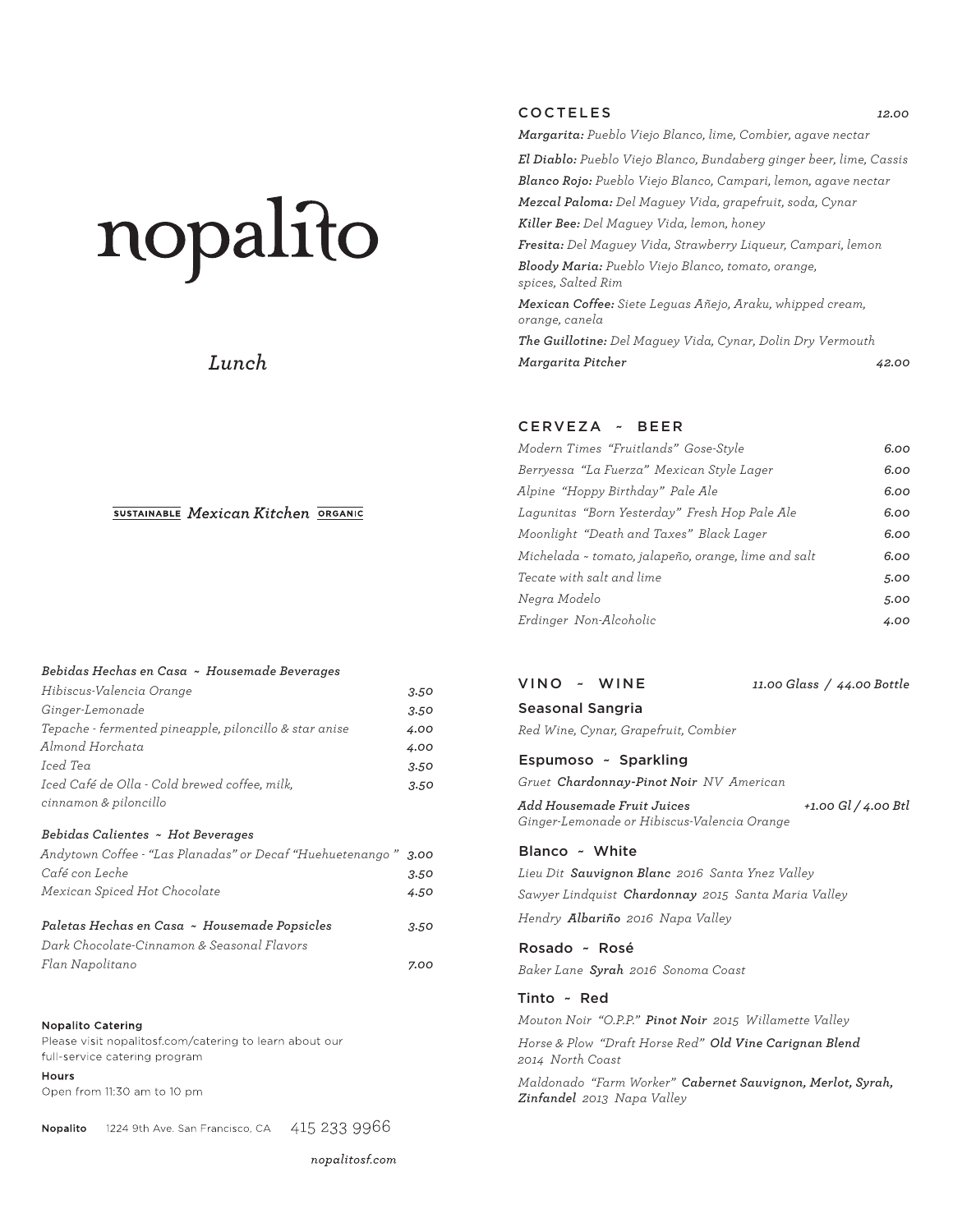## Nopalito (noh-pah-lee-toe) noun

*1 : a slice of nopal (cactus leaf), used in Mexican cooking 2 : a San Francisco restaurant serving traditional Mexican cuisine*

### BOTANAS

| <b>Totopos con Chile</b><br>Tortilla chips, salsa de arbol, cotija cheese, onions,<br>cilantro, crema and lime                                                            | 8.50  |
|---------------------------------------------------------------------------------------------------------------------------------------------------------------------------|-------|
| Tacos Dorados de Calabaza<br>Crispy rolled tortillas, roasted butternut squash, onions,<br>crema, queso fresco and salsa de chipotle y tomatillo                          | 8.00  |
| Ceviche Verde*<br>Lime marinated fish, calamari, green olives, capers,<br>basil, red onion and corn tortilla chips                                                        | 16.00 |
| Ensalada de Lechuga con Manzanas<br>Salad of little gem lettuce, apples, pomegranates,<br>cotija cheese, spicy peanuts, pickled onions and<br>smoked jalapeño vinaigrette | 10.00 |
| Ensalada de Nopalitos<br>Salad of cured nopales, pickled radish & red onion,<br>queso fresco, extra virgin olive oil, lime and cilantro                                   | 9.50  |

# ANTOJITOS

| Tamal de Amarillo con Camote<br>Corn masa, roasted sweet potatoes, onions, Oaxacan<br>yellow mole, pumpkin seeds, peanuts and queso fresco  | 7.50  |
|---------------------------------------------------------------------------------------------------------------------------------------------|-------|
| Empanada con Deshebrada de Res<br>Fried masa pastry, grass-fed beef, tomato, jalapeño,<br>cabbage, queso fresco and salsa frita de guajillo | 11.00 |
| Tacos de Pescado al Pastor<br>Two tacos of seared fish in ancho chile adobo, pineapple,<br>onion, cilantro and salsa de morita y tomatillo  | 12.50 |
| Tacos de Carnitas<br>Two tacos of braised pork, orange, bay leaf, milk, cinnamon,<br>beer, jalapeño, onion, cilantro and salsa de tomatillo | 12.50 |
| Panuchos de Pollo al Pibil<br>Black bean stuffed corn tortillas, citrus-achiote chicken,<br>pickled red onions and salsa de habanero        | 12.00 |
| EXTRAS ~ SIDES                                                                                                                              |       |
| <b>Whole Pinguito Beans</b>                                                                                                                 | 5.00  |
| <b>Mexican Rice</b>                                                                                                                         | 5.00  |
| <b>Pickled Jalapeños</b>                                                                                                                    | 3.00  |
| Additional sides of salsa or crema                                                                                                          | 0.50  |

#### TORTAS Y QUESADILLAS Y MAS

| Torta de Pollo Adovado<br>Sandwich of guajillo marinated chicken breast, refried<br>black beans, avocado, grilled tomatillo, pickled onions,<br>cabbage, crema and salsa escabeche     | 13.50 |
|----------------------------------------------------------------------------------------------------------------------------------------------------------------------------------------|-------|
| Pambazo de Chorizo con Papas<br>Chile guajillo-dipped sandwich, red chorizo, refried black<br>beans, potato, cabbage, onion, crema, queso fresco and<br>salsa serrano                  | 13.50 |
| Quesadilla de Repollitos<br>Masienda blue corn tortilla, sautéed brussels sprouts, onions,<br>cascabel-guajillo chile oil, jack cheese, queso fresco and<br>salsa macha                | 13.00 |
| Quesadilla Roja con Chicharrón<br>Mulato chile-corn tortilla, crispy pork belly, salsa cascabel,<br>jack cheese, queso fresco, onion and cilantro                                      | 12.00 |
| Taco Arabe estilo Puebla<br>House made flour tortilla, marinated pork, fresh oregano &<br>parsley, lime juice, spices, onions, cilantro and salsa morita                               | 12.00 |
| Memela de Tinga<br>Thick Masienda blue corn tortilla, refried pinquito beans,<br>chicken, chipotle chile, tomato, onion, queso fresco and cilantro                                     | 13.50 |
| <b>PLATILLOS FUERTES</b>                                                                                                                                                               |       |
| <b>Frijoles Puercos con Huevo</b><br>Stew of butter beans, housemade red chorizo, bacon, egg,<br>queso fresco, cilantro and salsa escabeche                                            | 14.50 |
| Chilaquiles Negros de Pollo y Huevo<br>Tortilla chips, sauce of pasilla & chipotle chiles, tomatoes,<br>chicken, fried egg, red onion, crema and queso fresco                          | 14.00 |
| Huevos de Caja<br>Poached eggs, refried black beans, corn tortilla, jack cheese<br>and salsa de cilantro                                                                               | 13.50 |
| Enchiladas de Mole con Pollo<br>Sauce of chiles, chocolate, nuts, shredded chicken, tortillas,<br>onion, queso fresco and toasted sesame seeds                                         | 13.50 |
| Caldo Tlalpeño con Pollo<br>8.00 / 15.00<br>Chicken consommé, winter squash, cauliflower, broccoli,<br>garbanzo beans, avocado, queso fresco and chipotle adobado                      |       |
| Pozole Rojo<br>8.00 / 15.00<br>Soup of pork shoulder, hominy, ancho chile, radish,<br>cabbage, lime, onion, oregano and tortilla chips                                                 |       |
| * Consuming raw or undercooked meats, poultry, seafood,<br>shellfish or eggs may increase your risk of foodbourne illness.<br>4% service charge added in support of employee benefits. |       |